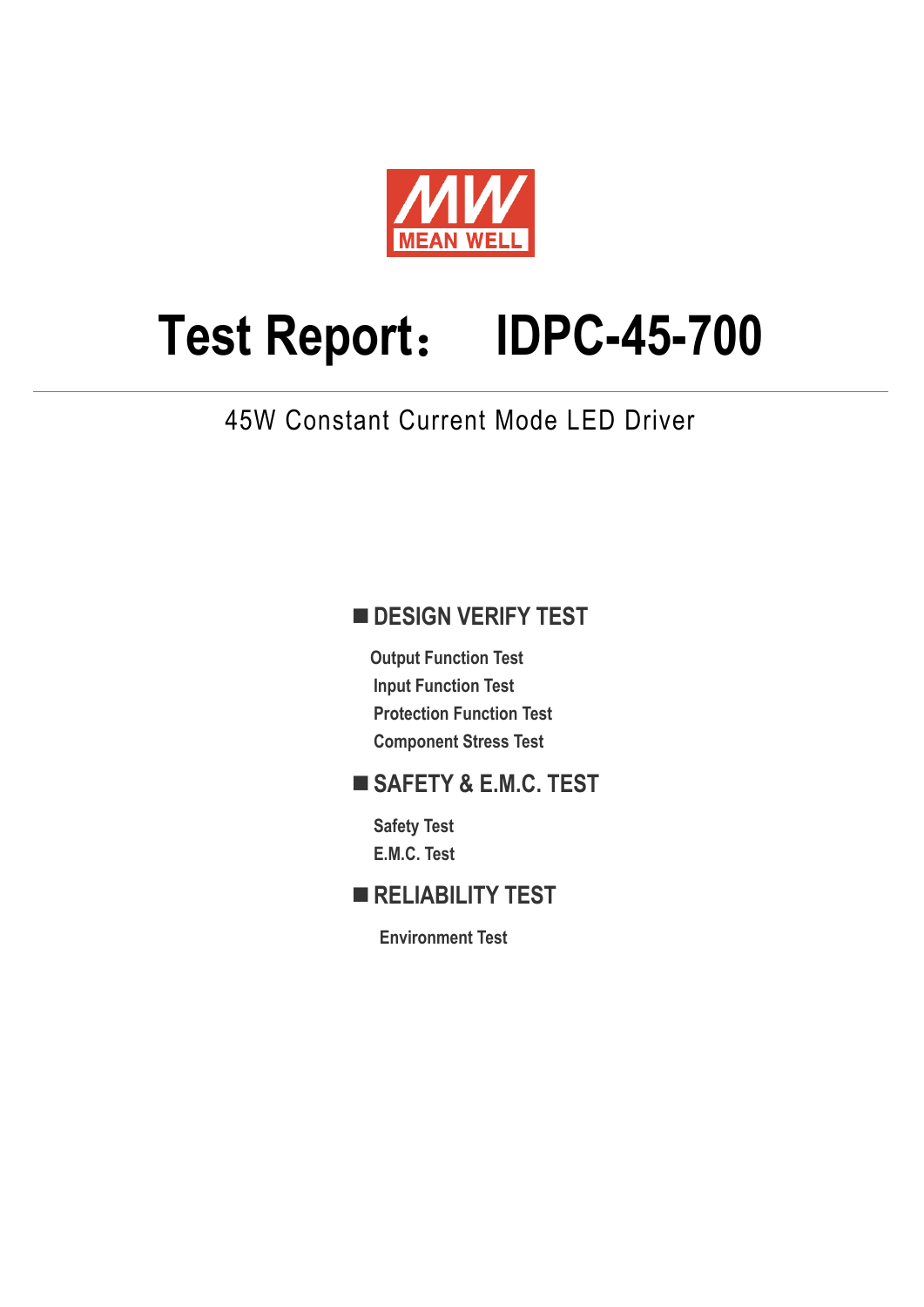

## **DESIGN VERIFY TEST**

## **OUTPUT FUNCTION TEST**

| <b>NO</b>      | <b>TEST ITEM</b>                          | <b>SPECIFICATION</b>                                   | <b>TEST CONDITION</b>                                                      | <b>RESULT</b>                   |
|----------------|-------------------------------------------|--------------------------------------------------------|----------------------------------------------------------------------------|---------------------------------|
| 1              | CONSTANT CURRENT REGION                   | 38V~64V                                                | I/P: 230VAC                                                                | 31V~67V                         |
|                |                                           |                                                        | O/P: LED MODE                                                              |                                 |
|                |                                           |                                                        | Ta: $25^{\circ}$ C                                                         |                                 |
| $\overline{2}$ | <b>CURRENT RIPPLE</b>                     | 5% max@rated current                                   | I/P: 230VAC                                                                | 3.29%                           |
|                |                                           |                                                        | O/P: FULL/MIN LOAD                                                         |                                 |
|                |                                           |                                                        | Ta: $25^{\circ}$ C                                                         |                                 |
|                |                                           |                                                        |                                                                            |                                 |
| 3              | <b>CURRENT TOLERANCE</b>                  | $\pm 7\%$                                              | I/P: 230VAC                                                                | ±2.85%                          |
|                |                                           |                                                        | O/P: FULL/MIN LOAD                                                         |                                 |
|                |                                           |                                                        | Ta: $25^{\circ}$ C                                                         |                                 |
| 4              | OPEN CIRCUIT                              | 84V                                                    | I/P: 230VAC                                                                | 80.01V                          |
|                | VOLTAGE (max)                             |                                                        | O/P: NO LOAD                                                               |                                 |
|                |                                           |                                                        | Ta: $25^{\circ}$ C                                                         |                                 |
| 5              | OVER/UNDERSHOOT TEST                      | $< \pm 5 \%$                                           | I/P: 230VAC                                                                | $<5\%$                          |
|                |                                           |                                                        | O/P: FULL LOAD                                                             |                                 |
|                |                                           |                                                        | Ta: $25^{\circ}$ C                                                         |                                 |
|                |                                           |                                                        |                                                                            |                                 |
| 6              | SET UP TIME                               | 500ms/230VAC                                           | I/P: 230 VAC                                                               | 368ms/230VAC                    |
|                |                                           | 1200ms/115VAC                                          | I/P: 115 VAC                                                               | 390ms/115VAC                    |
|                |                                           |                                                        | O/P: FULL LOAD                                                             |                                 |
|                |                                           |                                                        | Ta: $25^{\circ}$ C                                                         |                                 |
|                | INPUT=230VAC/50HZ @ FULL LOAD             |                                                        |                                                                            |                                 |
|                | CH1: Output Voltage CH2: AC Input Voltage |                                                        | INPUT=115VAC/60HZ @ FULL LOAD<br>CH1: Output Voltage CH2: AC Input Voltage |                                 |
|                | Tek Stop                                  |                                                        | Tek Stop                                                                   |                                 |
|                |                                           | 75.0 V<br>Δ:<br>@:                                     | 5.00V                                                                      | $\Delta$ : 256 V<br>@: -146 V   |
|                |                                           | $\Delta$ : 368ms<br>$@: -186ms$                        |                                                                            | $\Delta$ : 390ms<br>$@: -194ms$ |
|                |                                           |                                                        |                                                                            |                                 |
|                |                                           |                                                        |                                                                            |                                 |
|                |                                           |                                                        |                                                                            |                                 |
|                |                                           |                                                        |                                                                            |                                 |
|                | $\mathbf{E}$                              |                                                        | $ 2\rangle$                                                                |                                 |
|                | ו ו ו ו ו ו זי ז ז ז ז ז ז ז              |                                                        |                                                                            |                                 |
|                |                                           |                                                        |                                                                            |                                 |
|                |                                           |                                                        |                                                                            |                                 |
|                | π                                         |                                                        | $\mathbb{D}$                                                               |                                 |
|                |                                           |                                                        |                                                                            |                                 |
|                | $Ch1$ 13.0 V $N$ Ch <sub>2</sub>          | 250 V $\sqrt{N}$ M 100ms A Ch1 $\sqrt{51.2 \text{ V}}$ | $Ch1$ 13.0 V<br>$N$ Ch <sub>2</sub>                                        |                                 |
|                |                                           | $\sqrt{50.00\%}$                                       |                                                                            | $\sqrt{50.00 \%}$               |
| $\overline{7}$ | AUXILIARY DC OUTPUT                       | Nominal 12V (deviation 11.4~12.6)                      | I/P: 230 VAC                                                               | 12.01 V                         |
|                | (A-Type only)                             | @50mA                                                  | O/P:FULL LOAD                                                              |                                 |
|                |                                           |                                                        |                                                                            |                                 |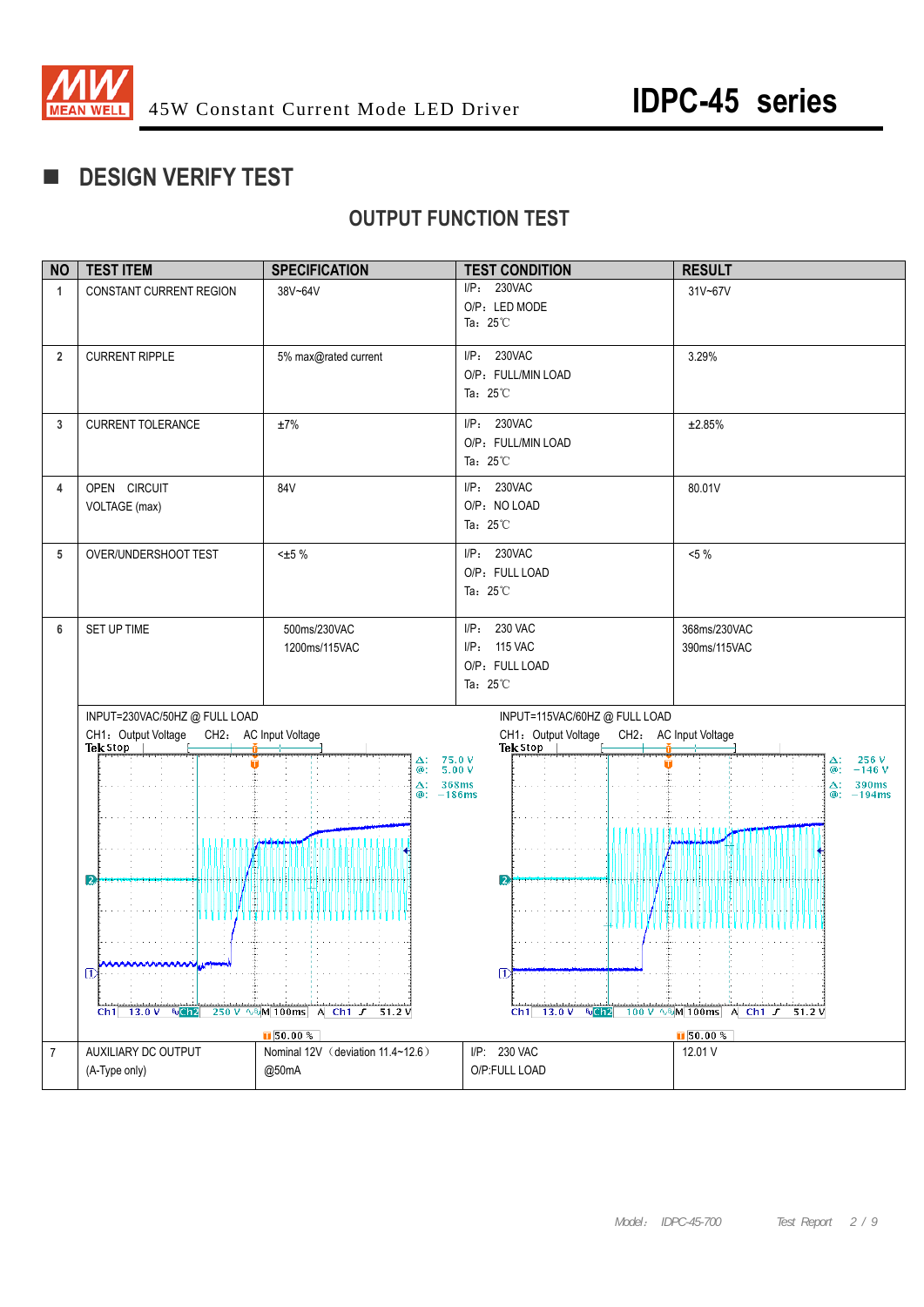

## 45W Constant Current Mode LED Driver **IDPC-45 series**

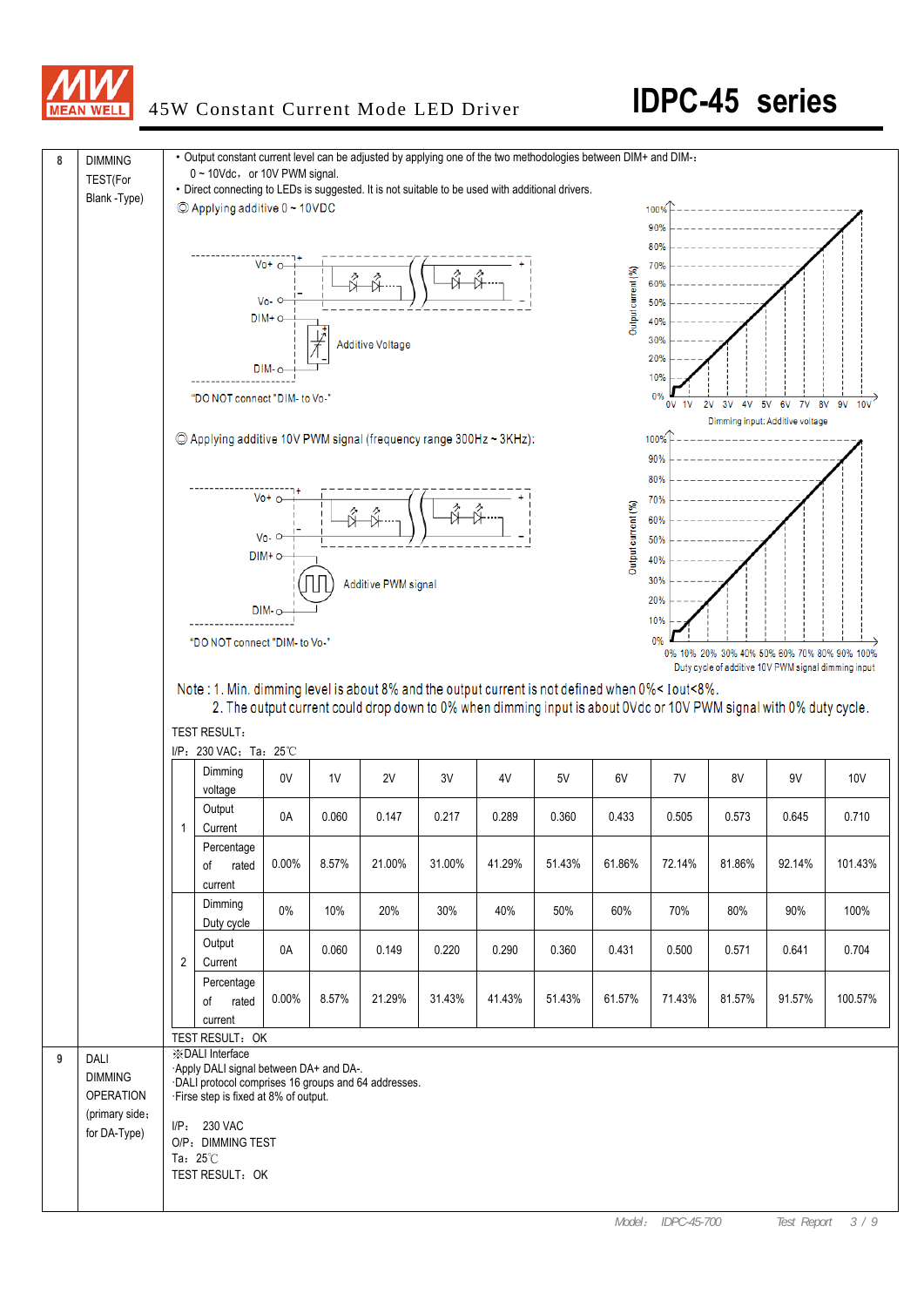

## **INPUT FUNCTION TEST**

| <b>NO</b>      | <b>TEST ITEM</b>                                                                                                 | <b>SPECIFICATION</b>                                                                                                            | <b>TEST CONDITION</b>                                                                                                                                                                  | <b>RESULT</b>                                                    |
|----------------|------------------------------------------------------------------------------------------------------------------|---------------------------------------------------------------------------------------------------------------------------------|----------------------------------------------------------------------------------------------------------------------------------------------------------------------------------------|------------------------------------------------------------------|
| $\mathbf{1}$   | <b>INPUT VOLTAGE RANGE</b>                                                                                       | 90VAC~295VAC                                                                                                                    | I/P: TESTING<br>O/P: FULL LOAD<br>Ta: $25^{\circ}$ C                                                                                                                                   | 87V~305V                                                         |
|                |                                                                                                                  |                                                                                                                                 | $I/P$ :<br>(1)LOW-LINE-3V=87 V<br>HIGH-LINE+10V=305 V<br>O/P: FULL/MIN LOAD<br>ON: 30 Sec OFF: 30 Sec 10MIN<br>(2)230VAC<br>ON: 0.5 Sec OFF: 0.5 Sec 20MIN<br>(POWER ON/OFF NO DAMAGE) | TEST: OK                                                         |
| $\overline{2}$ | INPUT FREQUENCY RANGE                                                                                            | 47HZ ~63 HZ<br>NO DAMAGE                                                                                                        | I/P: 90 VAC ~295 VAC<br>O/P: FULL~MIN LOAD<br>Ta: $25^{\circ}$ C                                                                                                                       | TEST: OK                                                         |
| 3              | AC CURRENT                                                                                                       | 0.6A/115VAC<br>0.4A/230VAC<br>0.3A/277VAC                                                                                       | I/P: 115 VAC<br>I/P: 230 VAC<br>I/P: 277 VAC<br>O/P: FULL LOAD<br>Ta: $25^{\circ}$ C                                                                                                   | I = 0.562A/ 115VAC<br>I = 0.234A/230VAC<br>I = 0.200A/277VAC     |
| 4              | LEAKAGE CURRENT                                                                                                  | < 0.75mA / 277VAC                                                                                                               | I/P: 277 VAC<br>O/P: NO LOAD<br>Ta: $25^{\circ}$ C                                                                                                                                     | L-CASE: 0.0029 mA<br>N-CASE: 0.0029 mA                           |
| 5              | NO LOAD/STANDBY<br>POWER CONSUMPTION                                                                             | < 0.5W for Blank-Type<br>< 1.2W for A-Type<br>< 0.5W for DA-Type                                                                | I/P: 230VAC<br>O/P: NO LOAD<br>Ta: $25^{\circ}$ C                                                                                                                                      | 0.349W for Blank-Type<br>0.463W for A-Type<br>0.446W for DA-Type |
| 6              | <b>INRUSH CURRENT(Typ)</b>                                                                                       | 230V/30A<br>Twidth =100 us measured at 50%<br>Ipeak<br><b>COLD START</b>                                                        | I/P: 230 VAC<br>O/P: FULL LOAD<br>Ta: $25^{\circ}$ C                                                                                                                                   | I = 22.2A/230VAC<br>Twidth =80us                                 |
|                | INPUT=230VAC/50HZ @ FULL LOAD<br>CH1: AC Input Voltage CH2: Input current<br>Tek Stop<br>$\overline{\mathbf{u}}$ | $\Delta$ : 500mA<br>@;<br>$\Delta$ : 80.0µs<br>$@: 6.40 \mu s$<br>Ch <sub>1</sub> Max                                           | 10.5A                                                                                                                                                                                  |                                                                  |
|                | R                                                                                                                | 326 V<br>╒╤╤╤╤╧╤╤╤╤╤╤╤╤╤╤<br>Ch <sub>2</sub> Max<br>22.2 A                                                                      |                                                                                                                                                                                        |                                                                  |
|                | Ch1<br>100V<br>$R_0$ Ch <sub>2</sub>                                                                             | $5.00 A \Omega$ <sup>R</sup> <sub>M</sub> $A$ <b>40.0</b> µS A Ch <sub>2</sub> f 7.40 A<br>$\sqrt{40.0000 \text{ }\mu\text{s}}$ |                                                                                                                                                                                        |                                                                  |
|                |                                                                                                                  |                                                                                                                                 |                                                                                                                                                                                        |                                                                  |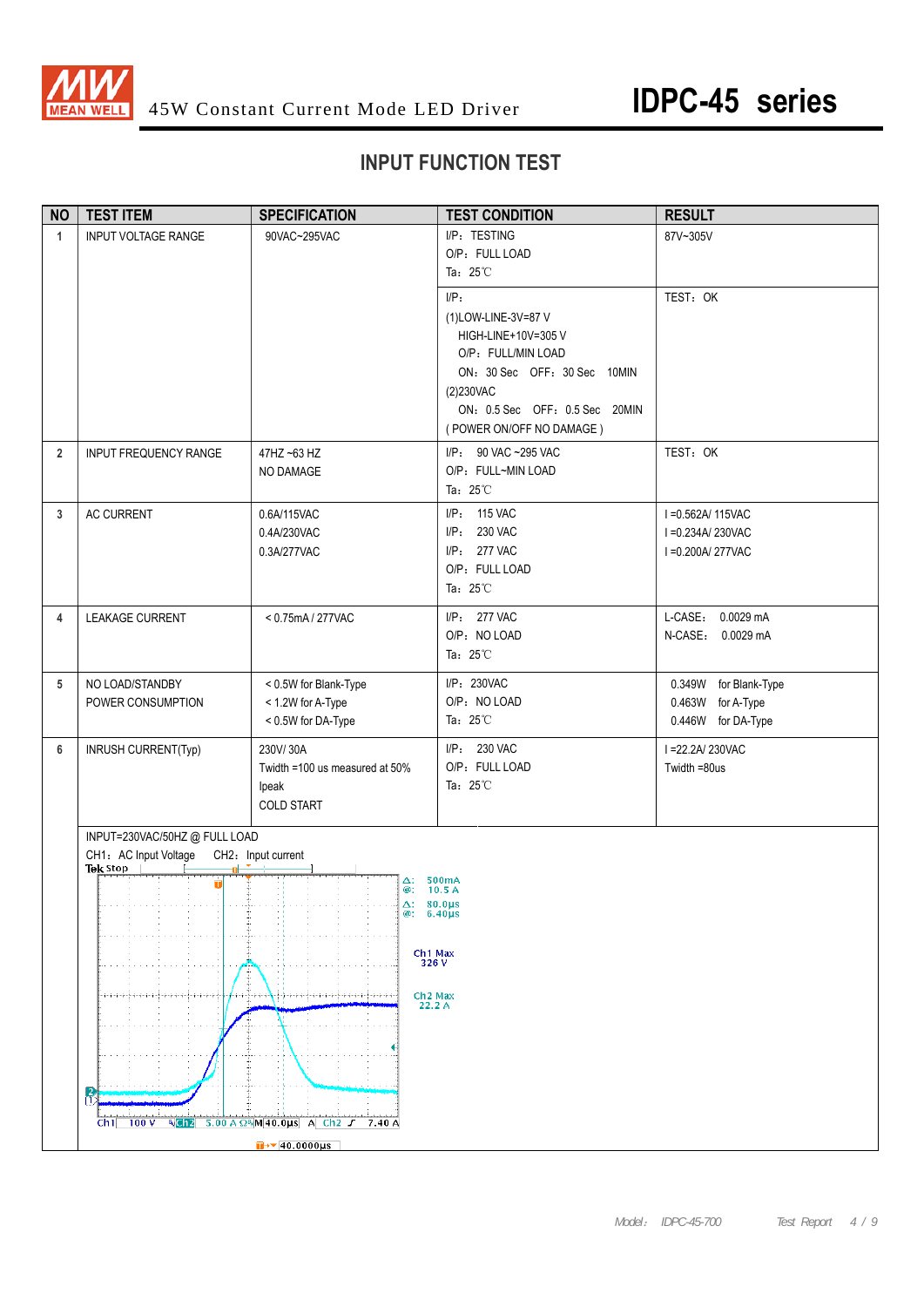

## 45W Constant Current Mode LED Driver **IDPC-45 series**

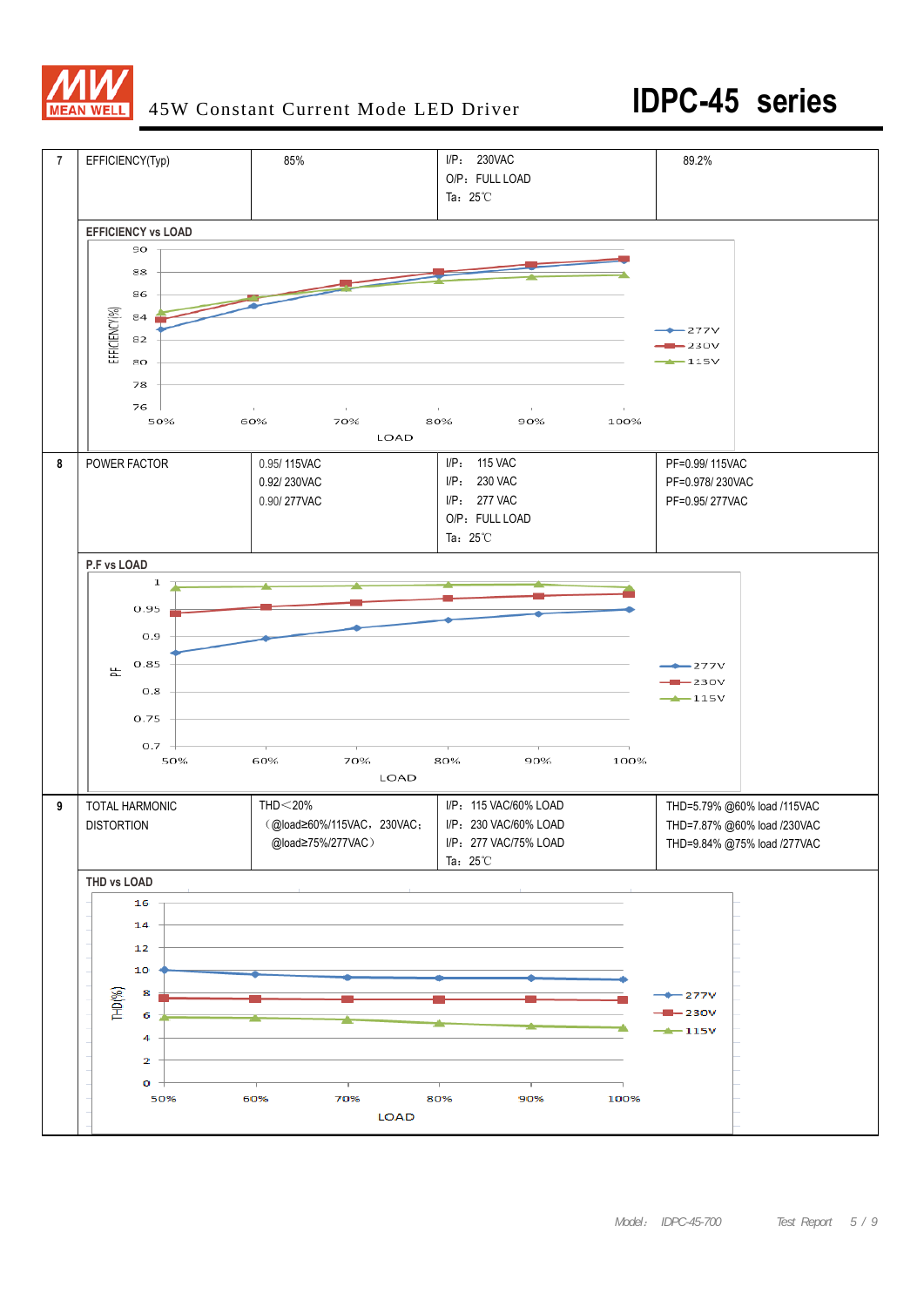

## **PROTECTION FUNCTION TEST**

| 90VAC<br>$I/P$ :<br><b>SHORT CIRCUIT</b><br>SHORT EVERY OUTPUT |                                                 |
|----------------------------------------------------------------|-------------------------------------------------|
|                                                                | NO DAMAGE                                       |
| $I/P$ :<br>295VAC<br>NO DAMAGE<br>PROTECTION<br>HOUR           | Hiccup mode, recovers automatically after fault |
| O/P: FULL LOAD                                                 | condition is removed                            |
| Ta: $25^{\circ}$ C                                             |                                                 |

## **COMPONENT STRESS TEST**

| <b>NO</b>   | <b>TEST ITEM</b>                      | <b>SPECIFICATION</b>             | <b>TEST CONDITION</b>                                                                                                                | <b>RESULT</b>                       |
|-------------|---------------------------------------|----------------------------------|--------------------------------------------------------------------------------------------------------------------------------------|-------------------------------------|
| 1           | <b>Power Transistor</b><br><b>PWM</b> | Q1 Rated<br>800V/9A              | $I/P$ : High-Line +3V = 298V<br>O/P: (1) Full Load Turn on<br>(2) Output Short<br>(3) Full load continue<br>Ta: $25^{\circ}$ C       | (1) 656V<br>(2) 624V<br>(3) 582V    |
| $\mathbf 2$ | Diode (MOSFET)<br>O/P                 | D101<br>Rated<br>1000V/5A        | $I/P$ : High-Line +3V = 298V<br>$O/P$ :<br>(1) Full Load Turn on<br>(2) Output Short<br>(3) Full load continue<br>Ta: $25^{\circ}$ C | (1) 500V<br>(2) 222V<br>(3) 196V    |
| 3           | Control IC                            | Rated<br>U1<br>35V (MAX)         | $I/P$ : High-Line +3V = 298V<br>O/P: (1) FULL LOAD<br>(2) Output Short<br>(3) Low Line No Load<br>Ta: $25^{\circ}$ C                 | (1) 14.8V<br>(2) 14.7V<br>(3) 14.7V |
| 4           | Diode<br>Clamp                        | D <sub>1</sub> Rated<br>1000V/1A | $I/P$ : High-Line +3V = 298V<br>O/P: (1) Full Load input on/off<br>(2) Output Short<br>Ta: $25^{\circ}$ C                            | $(1)$ 478V<br>$(2)$ 450V            |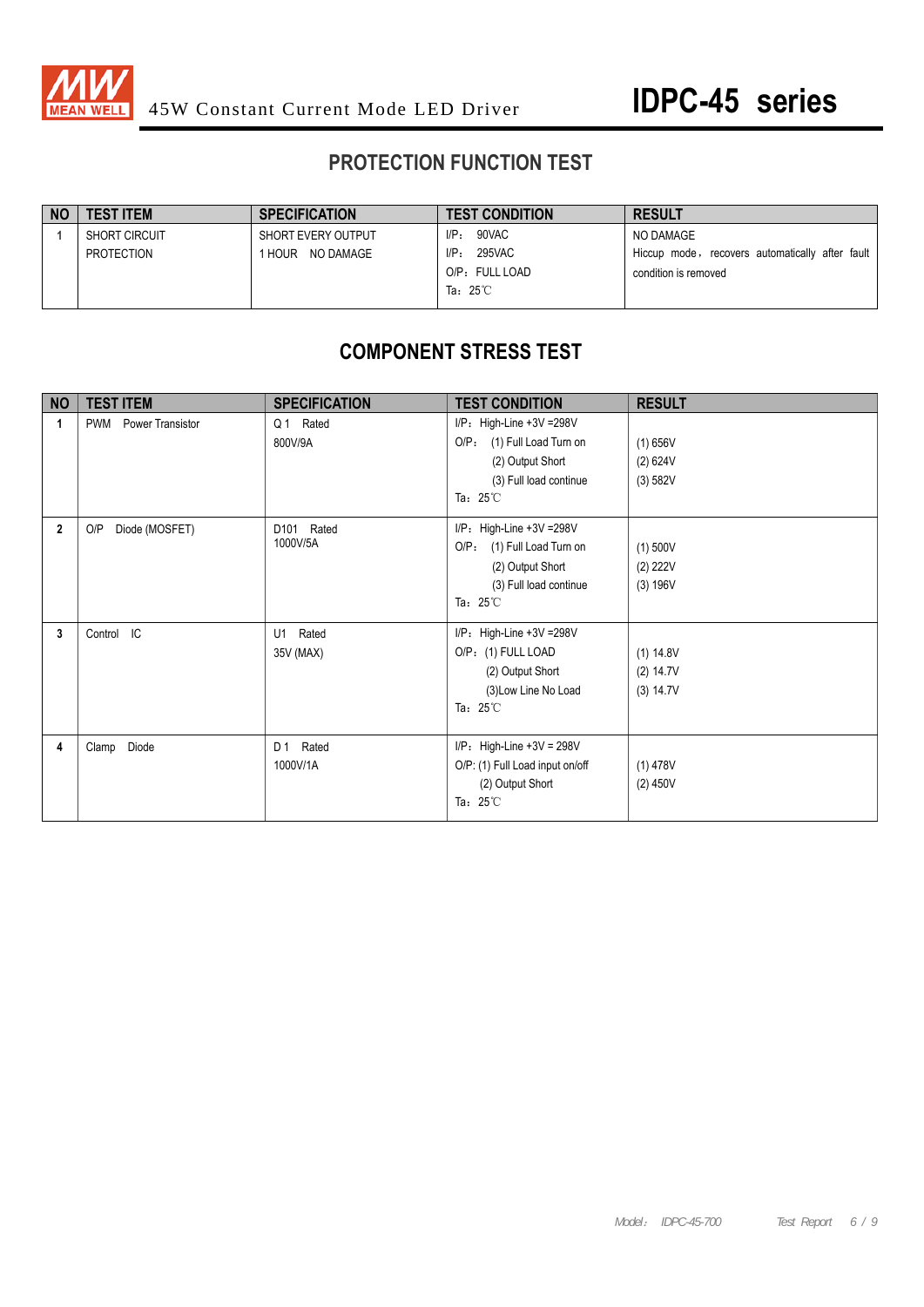

## **SAFETY TEST**

| <b>NO</b> | <b>TEST ITEM</b>            | <b>SPECIFICATION</b>                   | <b>TEST CONDITION</b>                                  | <b>RESULT</b>               |
|-----------|-----------------------------|----------------------------------------|--------------------------------------------------------|-----------------------------|
|           | WITHSTAND VOLTAGE           | $I/P-O/P: 3.75KVAC/min$                | I/P-O/P: 4.2 KVAC/min                                  | $I/P$ -O/P: 1.674mA         |
|           |                             |                                        | Ta: $25^{\circ}$ C                                     | NO DAMAGE                   |
|           | <b>ISOLATION RESISTANCE</b> | $I/P-O/P$ :<br>$500$ VDC>100M $\Omega$ | 500<br>VDC<br>$I/P$ -O/P:<br>Ta: $25^{\circ}$ C/70% RH | $>\!\!9999M$<br>$I/P-O/P$ : |

## **E.M.C TEST**

| <b>NO</b>      | <b>TEST ITEM</b>                            | <b>SPECIFICATION</b>                                             | <b>TEST CONDITION</b>                                          | <b>RESULT</b>                        |  |
|----------------|---------------------------------------------|------------------------------------------------------------------|----------------------------------------------------------------|--------------------------------------|--|
| 1              | <b>HARMONIC</b>                             | EN61000-3-2<br><b>CLASS C</b>                                    | I/P: 230 VAC/50HZ<br>O/P: FULL/60% LOAD<br>Ta: $25^{\circ}$ C  | <b>PASS</b>                          |  |
| $\overline{2}$ | CONDUCTION                                  | EN55015                                                          | I/P: 230 VAC/50HZ<br>O/P: FULL LOAD<br>Ta: $25^{\circ}$ C      | <b>PASS</b><br>Test by certified Lab |  |
| 3              | <b>RADIATION</b>                            | EN55015                                                          | I/P: 230 VAC/50HZ<br>O/P: FULL LOAD<br>Ta: $25^{\circ}$ C      | <b>PASS</b><br>Test by certified Lab |  |
| 4              | E.S.D                                       | EN61000-4-2<br><b>LIGHT INDUSTRY</b><br>AIR: 8KV<br>Contact: 4KV | I/P: 230 VAC/50HZ<br>O/P: FULL LOAD<br>Ta: $25^{\circ}$ C      | <b>PASS</b>                          |  |
| 5              | E.F.T                                       | EN61000-4-4<br><b>LIGHT INDUSTRY</b><br>INPUT: 1KV               | $I/P$ :<br>230VAC/50HZ<br>O/P: FULL LOAD<br>Ta: $25^{\circ}$ C | <b>PASS</b>                          |  |
| 6              | <b>SURGE</b>                                | EN61000-4-5<br><b>LIGHT INDUSTRY</b><br>$L-N: 1KV$               | $I/P$ :<br>230VAC/50HZ<br>O/P: FULL LOAD<br>Ta: $25^{\circ}$ C | <b>PASS</b>                          |  |
| $\overline{7}$ | Test by certified Lab & Test Report Prepare |                                                                  |                                                                |                                      |  |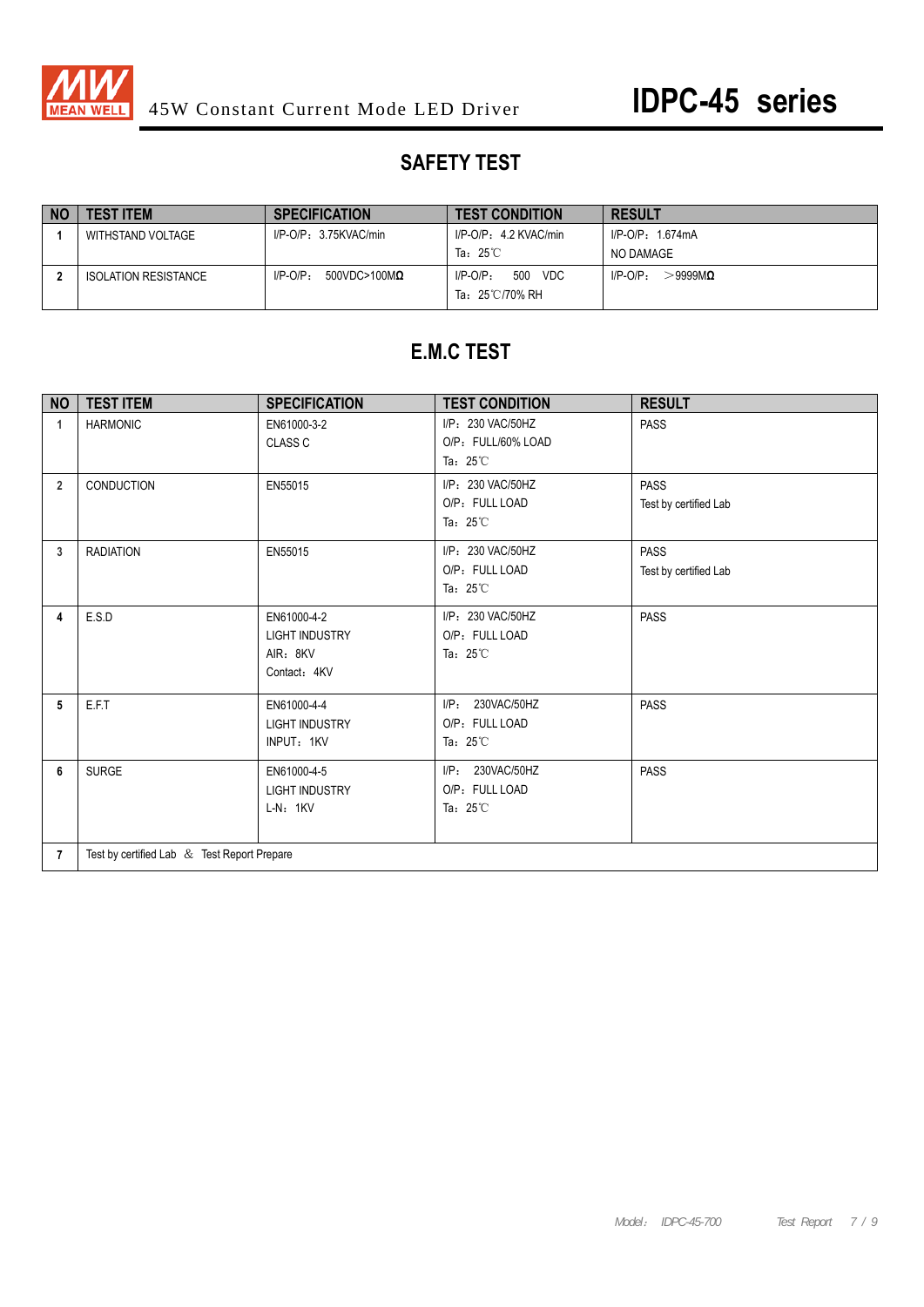

## **RELIABILITY TEST**

### **ENVIRONMENT TEST**

| <b>NO</b>                                                                            | <b>TEST ITEM</b>         | <b>SPECIFICATION</b>                                       | ___________________<br><b>TEST CONDITION</b> | <b>RESULT</b>           |  |
|--------------------------------------------------------------------------------------|--------------------------|------------------------------------------------------------|----------------------------------------------|-------------------------|--|
| $\mathbf{1}$                                                                         | TEMPERATURE RISE TEST    | MODEL: IDPC-45-700                                         |                                              |                         |  |
|                                                                                      |                          | 1. ROOM AMBIENT BURN-IN: 2 HRS                             |                                              |                         |  |
|                                                                                      |                          |                                                            | $I/P$ : 230VAC O/P: FULL LOAD Ta=30.1 °C     |                         |  |
|                                                                                      |                          | 2. HIGH AMBIENT BURN-IN: 2 HRS                             |                                              |                         |  |
|                                                                                      |                          |                                                            | $I/P$ : 230VAC O/P: FULL LOAD Ta=45.7°C      |                         |  |
|                                                                                      |                          |                                                            |                                              |                         |  |
|                                                                                      |                          |                                                            |                                              |                         |  |
|                                                                                      |                          | NO.<br>Position                                            | ROOM AMBIENT Ta= 30.1 °C                     | HIGH AMBIENT Ta=45.7 °C |  |
|                                                                                      |                          | $\overline{1}$<br>ZNR <sub>1</sub>                         | $36.2^{\circ}$ C                             | 49.6°C                  |  |
|                                                                                      |                          | $\overline{2}$<br>BD <sub>1</sub>                          | 67.3°C                                       | 80.5°C                  |  |
|                                                                                      |                          | 3<br>D <sub>1</sub>                                        | 74.5°C                                       | 88.4°C                  |  |
|                                                                                      |                          | 4<br>Q1                                                    | 77.9°C                                       | 91.9°C                  |  |
|                                                                                      |                          | 5<br>U1                                                    | 65.6°C                                       | 78.4°C                  |  |
|                                                                                      |                          | 6<br>T1                                                    | 78.4°C                                       | 92.3°C                  |  |
|                                                                                      |                          | $\overline{7}$<br>C <sub>16</sub>                          | $62.0^{\circ}$ C                             | 75.1°C                  |  |
|                                                                                      |                          | 8<br>RG1                                                   | 76.8°C                                       | 89.7°C                  |  |
|                                                                                      |                          | 9<br>D <sub>101</sub>                                      | $93.1^{\circ}$ C                             | $105.3^{\circ}$ C       |  |
|                                                                                      |                          | C201<br>10                                                 | 65.0°C                                       | 78.4°C                  |  |
|                                                                                      |                          | 11<br>Q100                                                 | $58.9^{\circ}$ C                             | 72.6°C                  |  |
|                                                                                      |                          | 12<br>L <sub>100</sub>                                     | 71.2°C                                       | $85.2^{\circ}$ C        |  |
|                                                                                      |                          | 13<br>C106                                                 | 61.7°C                                       | 74.6°C                  |  |
|                                                                                      |                          |                                                            |                                              |                         |  |
|                                                                                      |                          |                                                            |                                              |                         |  |
|                                                                                      |                          |                                                            |                                              |                         |  |
|                                                                                      |                          |                                                            |                                              |                         |  |
|                                                                                      |                          |                                                            |                                              |                         |  |
|                                                                                      |                          |                                                            |                                              |                         |  |
|                                                                                      |                          |                                                            |                                              |                         |  |
| $\overline{2}$                                                                       | <b>LOW TEMPERATURE</b>   | TURN ON AFTER 2 HOUR                                       | I/P: 295VAC/90VAC                            | TEST: OK                |  |
|                                                                                      | TURN ON TEST             |                                                            | O/P: FULL/80% LOAD                           |                         |  |
|                                                                                      |                          |                                                            | Ta= $-25^{\circ}$ C                          |                         |  |
| 3                                                                                    | <b>HIGH HUMIDITY</b>     | AFTER 12 HOURS                                             | I/P: 305VAC                                  | TEST: OK                |  |
|                                                                                      | <b>HIGH TEMPERATURE</b>  | IN CHAMBER ON                                              | O/P: FULL LOAD                               |                         |  |
|                                                                                      | <b>HIGH VOLTAGE</b>      | CONTROL 40 °C                                              | Ta=40 $^{\circ}$ C                           |                         |  |
|                                                                                      | TURN ON TEST             | NO DAMAGE                                                  | HUMIDITY= 95 %R.H                            |                         |  |
|                                                                                      |                          |                                                            |                                              |                         |  |
| 4                                                                                    | TEMPERATURE              | $\pm 0.03$ %/°C (0~40°C)                                   | I/P: 230 VAC                                 | ±0.01%/°C               |  |
|                                                                                      | COEFFICIENT              |                                                            | O/P: FULL LOAD                               |                         |  |
| 5                                                                                    | STORAGE TEMPERATURE TEST | 1. Thermal shock Temperature: -45°C ~ +85°C                |                                              | TEST: OK                |  |
|                                                                                      |                          | 2. Temperature change rate : 25°C / MIN                    |                                              |                         |  |
| 3. Dwell time low and high temperature : 30 MIN/EACH<br>4. Total test cycle: 5 CYCLE |                          |                                                            |                                              |                         |  |
|                                                                                      |                          |                                                            |                                              |                         |  |
|                                                                                      |                          | 5. Input/Output condition: AC OFF STATIC                   |                                              |                         |  |
|                                                                                      | THERMAL SHOCK TEST       |                                                            |                                              | TEST: OK                |  |
| 6                                                                                    |                          | 1. Thermal shock Temperature: -25°C ~ +45°C                |                                              |                         |  |
|                                                                                      |                          | 2. Temperature change rate : 25°C / MIN                    |                                              |                         |  |
|                                                                                      |                          | 3. Dwell time low and high temperature : 30 MIN/EACH       |                                              |                         |  |
|                                                                                      |                          | 4. Total test cycle: 16 CYCLE                              |                                              |                         |  |
|                                                                                      |                          | 5. Input/Output condition: 230VAC/Full Load AC ON/OFF TEST |                                              |                         |  |
|                                                                                      |                          | AC on 3 sec/AC off 1 sec TEST                              |                                              |                         |  |
|                                                                                      |                          |                                                            |                                              |                         |  |